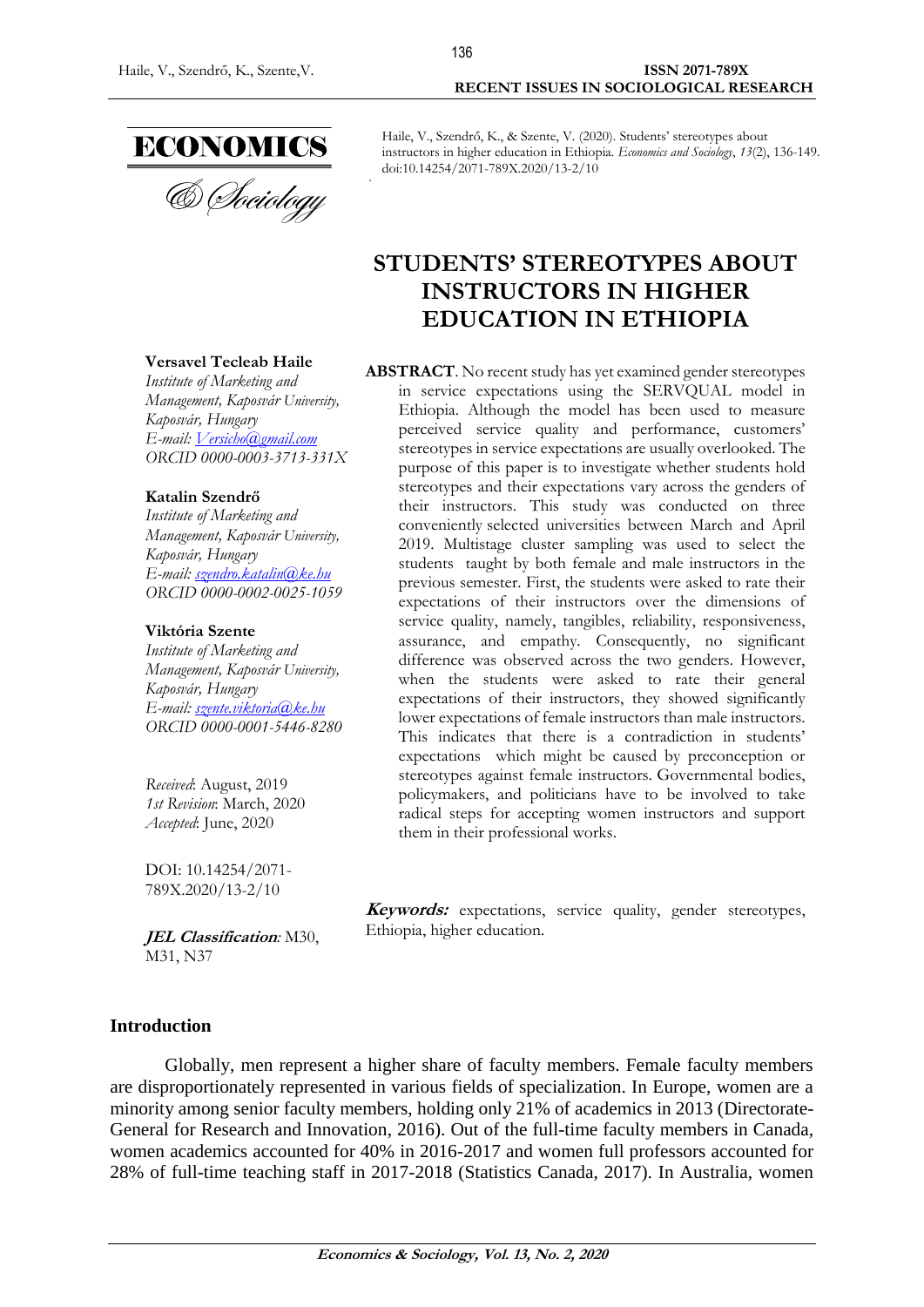held 45% of senior faculty positions in 2016 (Australian government, 2016). In Japan, women represented only 24% of full-time faculty members in 2016 (Gender Equality Bureau Cabinet Office, n.d). In 2015, 32% of full professors in the US were women (National center for education statistics, n.d). In the same year, Indian women held 25% of professor and equivalent faculty positions [\(All India Survey on Higher Education,](http://aishe.nic.in/aishe/reports) n.d). In South Africa, only 25% of full professors were women in 2012 (Africa check, 2014).

In Ethiopia, the share of female faculty members is even lower. Underrepresentation of women in higher education has been unavoidable in teaching, research and leadership. Some progress has been made concerning the participation of female faculty members, yet this sector remains to be one of the areas with huge gender disparity. Only 18% of the current academic staff in Ethiopian higher education sector is female (Anouka et al., 2015).

The representation of female staff is even lower when it is further segregated by qualification and fields of studies. Only 24% of academic staff at the bachelor's level are women instructors, their share drops significantly to 12% at the master's level and goes deeper down to 8% at the PhD level. Women hold only 8% of positions at engineering and technology faculties of public universities; 7% in natural and computer sciences; 15% in medicine and health sciences; 11% in agricultural and life sciences; 10% in business and economics; and 11% in social sciences and humanities (The worldview, 2018).

Such underrepresentation of female faculty members has caused a lot of gender stereotypes against women. It is generally expected that women are not capable to perform and that they will not succeed at such academic posts. This stereotype of 'expected failure' implies that society doesn't trust in women's capacity to achieve. Affirmative actions also feed ideas that women are not able to achieve by themselves (Anouka et al., 2015). Gender stereotypes affect not only women but also the overall growth of Ethiopian economy. It makes a half of the current population lag behind and not perform to their full potential in social, economic and political life. This issue is very sensitive and needs urgent solutions. Given that no recent studies have been conducted to investigate students' expectations of instructors in Ethiopia, this study aims to investigate whether stereotypes exist in students' expectations of female and male instructors' performance and suggest the possible ways to bring gender equality in this area. The study adopted the SERVQUAL method to measure students' expectations and compare them in relation to female and male instructors.

The second part presents the theoretical aspects of stereotypes, expectations and the SERVQUAL model itself. The third part presents the methodology of the research while the fourth and the fifth sections present the empirical results and conclusions of the study respectively.

### **1. Literature review**

#### *1.1. Stereotypes and expectations*

A stereotype has been defined by different authors as follows. Stereotyping is the process of ascribing characteristics to people based on their group memberships (Oakes et al., 1994). "A stereotype is an overgeneralized belief about an individual or people based on their membership in one of many social categories" (Anselmi and Law 1998, p. 195). "A stereotype is a generalization about a person or a group of people in which identical characteristics are assigned to all members of the group, regardless of actual variation among the members" (Aronson et al., 2015, p 416). A stereotype is how a person belonging to a specific group typically is or behaves (Burgess and Borgida, 1999).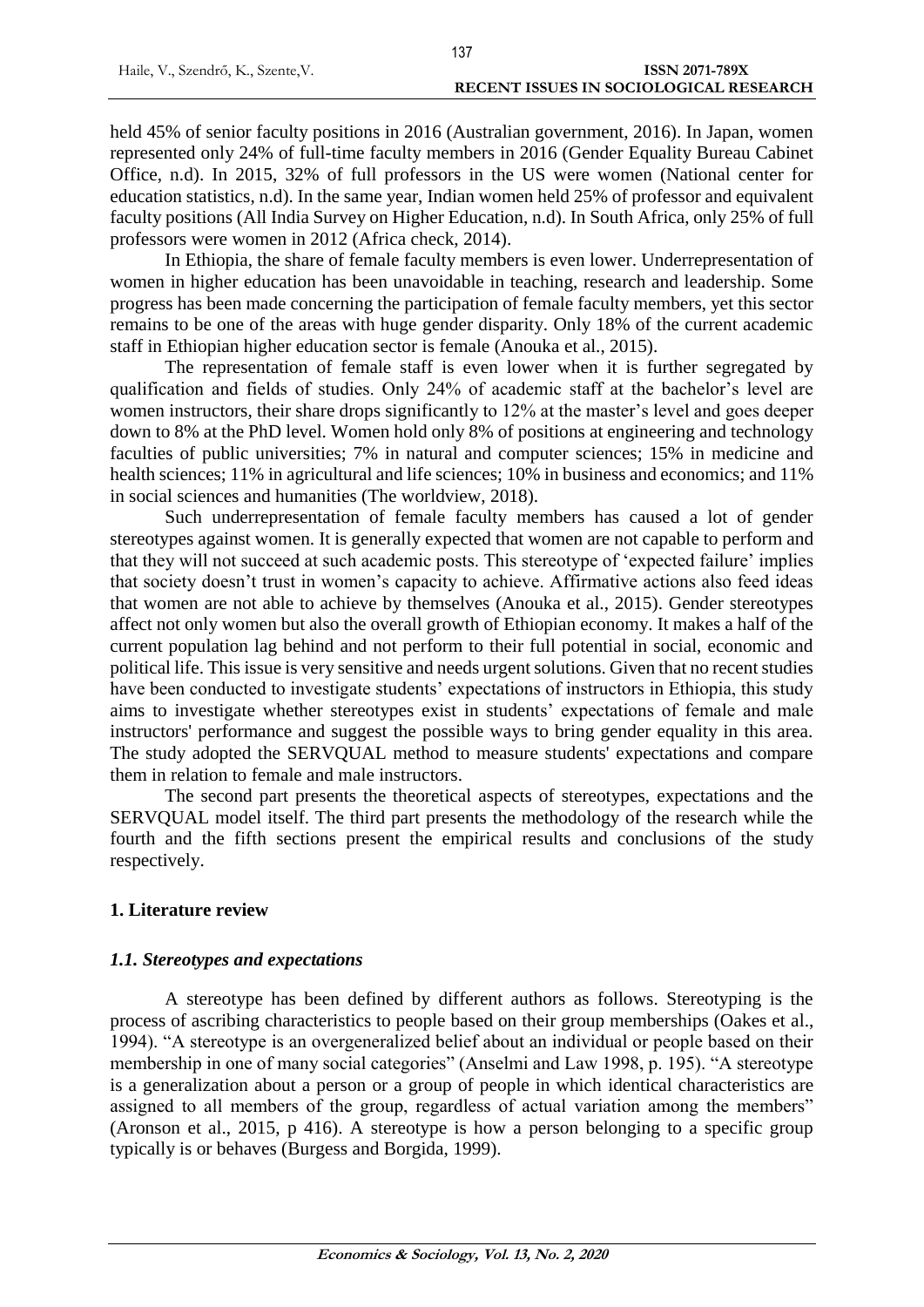Gender stereotype results in the association of women and men to certain behavior and characteristics (Ashmore & Del Boca, 1979). For example, characteristics such as independent, logical and effective were more attributed to males than female but women were perceived to be irrational and dependent (Bem, 1981). If women behave in any masculine way, gender prescriptive stereotypes overlap with the descriptive ones. Thus, women are expected to portray the behaviors that stereotypically match their sex but if they don't or probably show the stereotypical man characteristics, they will get negative feedback (Heilman, 2001).

The term "expectation" in service quality literature has been defined in different ways by different authors. According to Parasuraman et al. (1988), expectations can be viewed in two different ways. The expectation is depicted as the desires or wants of consumers in service quality literature. This shows what customers feel a service provider should offer rather than would offer. Whereas in satisfaction literature, expectations are viewed as predictions of customers about what is likely to happen during a service delivery process. In this study, the expectation is defined as the desires or wants of customers because the study deals with what customers expect from instructors as quality service.

In service quality literature, different researchers have investigated customers' perceptions and expectations by analyzing various dimensions of service quality. SERVQUAL is one of the most common models introduced by Parasuraman et al. (1988) designed to measure service quality. The model is composed of five dimensions namely tangibles, reliability, responsiveness, assurance, and empathy. Tangibles assess the appearance of the service setting's, physical facilities, equipment, staff appearance, and communication material. Reliability measures the ability to perform the promised service dependably and accurately. Responsiveness represents the willingness to help customers and provide prompt service. Assurance measures the knowledge and courtesy of employees and their ability to inspire trust and confidence. Empathy assesses the caring and individual attention the firm provides its customers (Parasuraman et al., 1988).

The rationale behind implementing SERVQUAL method for this study instead of other models such as (SERVPERF) by Cronin and Taylor (1994); Evaluated performance (EP) by Teas (1993); Higher Education Performance, HEdPERF model by Firdaus (2006) and the Importance performance analysis model (IPA) by Martilla and James (1977) is that all those models measure service quality based on the perception of the customers on the performance of the service provider only, however, this study aims to investigate the expectation of students.

#### *1.2. Stereotypes, personality traits, and gender roles*

Gender-based stereotypes of students towards the instructor could be either favouring a male or female instructors. When students form expectations of educational service, they could base their expectations on the gender of the instructor. What they expect from male instructors could be different from what they would expect from female instructors. Such differences in student's expectations could stem from the personality and role difference between males and females.

Stereotypes and prejudice at work are too often the results of such gender stereotypes in the public and the grouping of personality as masculine or feminine. Moreover, Eagly (2003) suggest that characteristics such as assertive, ambitious, aggressive, independent, selfconfident, daring and competitive are usually recognized in men, whereas communal characteristics such as a concern for other people and being affectionate, helpful, kind, sympathetic, interpersonally sensitive, nurturing, and gentle are identified in women. These interesting findings explain the fact that student's expectations of service may be shaped and constructed by the gender-based characteristics played by male and female instructors.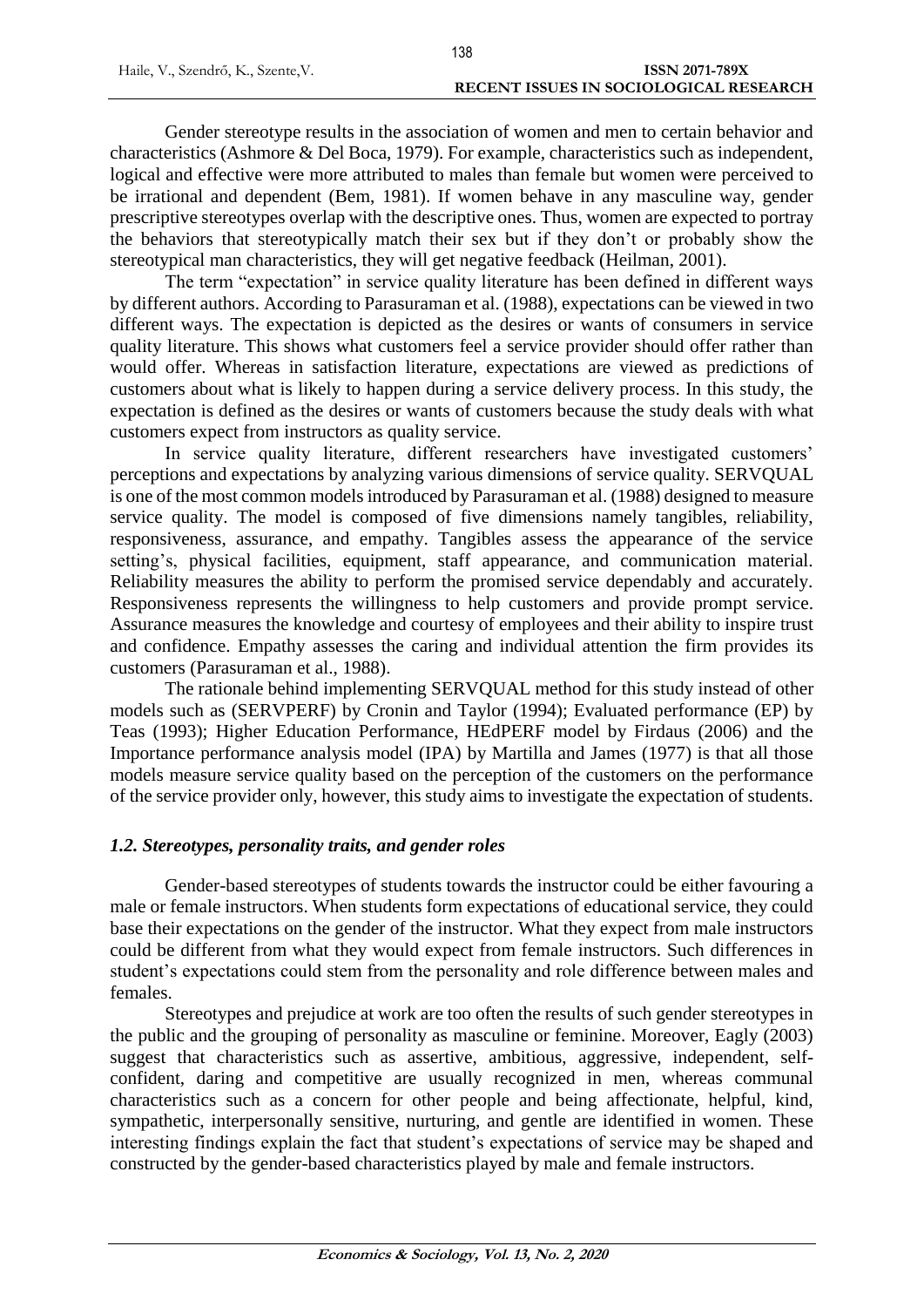There are certain types of characteristics that students would expect to see from their female and male instructors that are associated with the instructor's gender. As a result, when instructors violate the gender expectation they will be rated less (Chamberlin and Hickey, 2001; Dalmia et al., 2005; Sprague and Massoni, 2005).

Gender expectations in the workplace are highly constructed by gender roles (Risman, 2004). Men are expected to have competence, credibility and are considered as professors who have authority, while women are assumed to be less capable and less competent and are considered as instructors with less power (Johnson, 2003; Miller and Chamberlin, 2000; Morris, 2011). Women and men have certain roles in society that affect individual beliefs and gender attitudes. The belief about what men and women are capable of doing/not doing and how women and men are expected to behave can be influenced by traditional gender roles that are established in the human mind at an early age (Koenig, 2018).

Ethiopia is one of the countries where gender equality is a vision but not yet a reality. It is a patriarchal country with a strong religious and cultural foundation that affects the way people perceive women. Women in Ethiopia are regarded as unproductive parts of society and hold lower position than men. They have been disadvantaged in several ways such as low status in their society, livelihoods, basic human rights, literacy, health, and employment (UN women, n.d). According to the Global Gender Gap report (2010), Ethiopia is ranked 121 out of 134 countries in terms of gender disparities. With such minimal gender balance, women in Ethiopia are discriminated for cultural and religious excuses. Thus, students' gender expectations of the instructor in Ethiopian higher education could be influenced by gender role complexities.

### **2. Methodological approach**

This study is a cross-sectional study that was conducted between March and April 2019 in Addis Ababa, Ethiopia. Data were collected from secondary sources (scientific studies and literature) and primary sources (survey). This study used 22 pairs of items designed to assess the five dimensions of service quality in the SERVQUAL model (Parasuraman et al., 1988).

Students were asked to tell their expectations of service performance on a five-point scale with end anchors "strongly agree" and "strongly disagree". Then the expectations scores were compared between female and male instructors. To investigate if students hold a stereotype, a set of supportive questions to the existing model were asked to tell students' expectation of service from female and male instructors and their preferences of the gender of the instructor. Chi-square test was used to analyse if there exists a significant relationship between the instructors' gender and students' expectation. The survey was conducted on 450 students (2<sup>nd</sup> and 3<sup>rd</sup> year) enrolled in three Addis Ababa University campuses.

Addis Ababa University has 15 campuses of which 3 are located out of the city. The survey was conducted on 3 campuses. Out of each campus, 3 departments were chosen. Two types of sampling technique are employed throughout the data collection procedure. The selection of the universities and class years were done based on convenient sampling. Once the universities were selected, multi-stage cluster sampling was made based on the departments. Then the sample was reduced to a smaller cluster based on classes taught by female instructors. In Addis Ababa University there are departments with only male instructors, therefore, it was necessary to select departments where female instructors also teach. Departments were selected based on the class where female instructors taught in the last semester.

College of Business and Economics, School of Commerce has 6 departments in it out of which 4 departments had a female teacher taught in the past semester and 3 departments were selected for the study. Accordingly, accounting, marketing, and management departments were chosen. The departments have a total of 301 students. Out of that 209 students were taught by both female and male instructor in the past semester and 150 students were reached.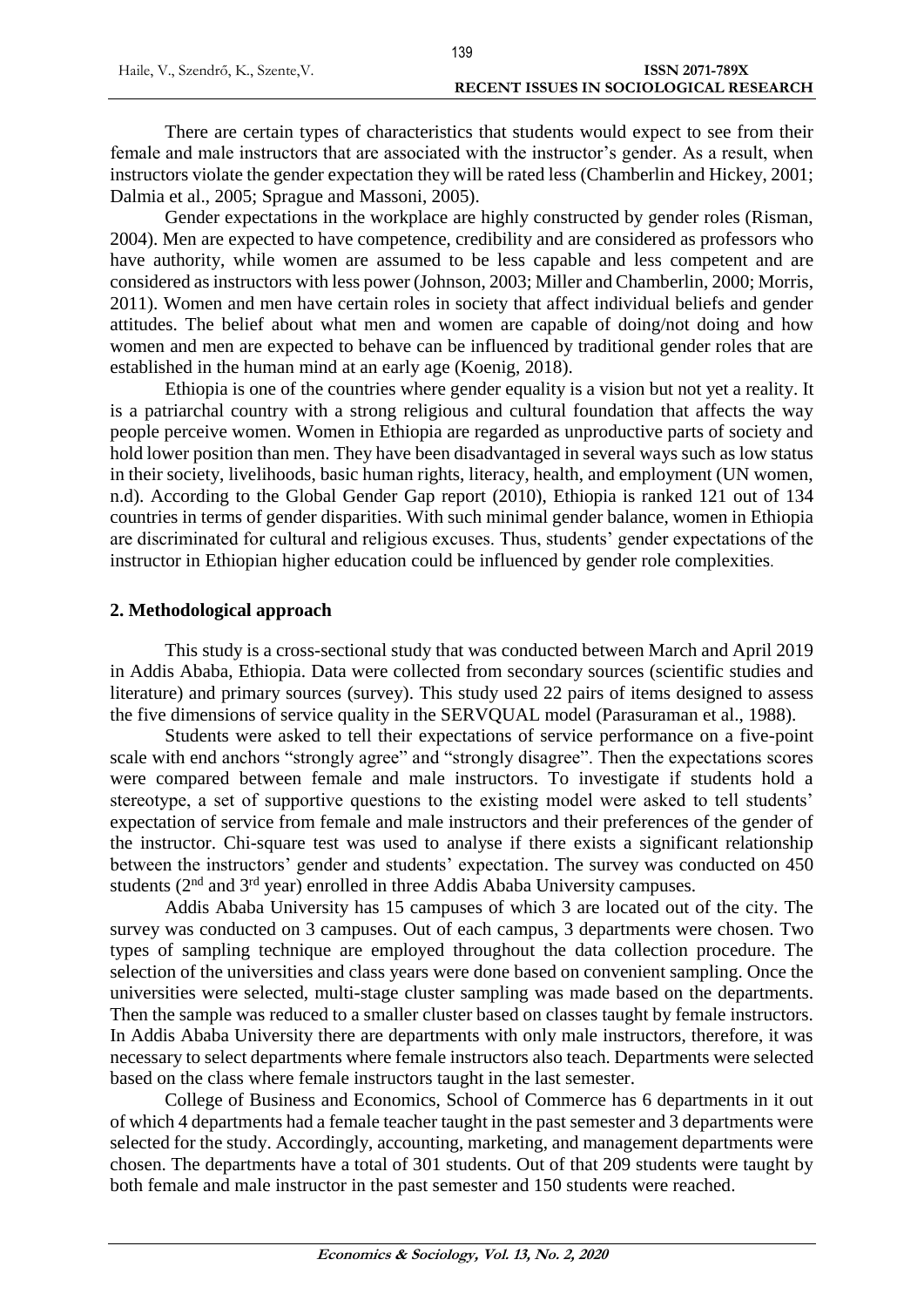College of Natural and Computational Sciences has 7 departments out of which 4 departments had a female instructors taught in the past semester and 3 departments were selected. These are biology, mathematics, and computer science and altogether have 397 students of which 243 were taught by female instructors and 150 were reached. Whereas social work, print and web, and public relation departments were selected from the College of Social Sciences and College of Humanities, Language Studies, Journalism and Communication. The departments have a total of 400 students of which 200 were taught by female instructors and 150 were reached. Hence 450 samples were taken on the three campuses.

The 3 campuses were selected on the ground that first, they have the best composition of study of fields where both female and male students are enrolled in and the institutes in the campus are conducive for the study because they have a more likely proportionate number of women and men instructors which makes the study unbiased. Second, they have the biggest number of colleges compared to the other campuses. Third, the campus accommodates a larger number of students than the rest of the other campuses. Not to mention that the campuses consist of the largest share of students coming from different parts of Ethiopia with diversified cultures and backgrounds. This contributes to the generalization of the study result.

To distribute the questionnaire, first, class schedules of the last semester were collected from the departments, then classes taught by female instructors were screened, finally, those classes were reached out for the survey. The questionnaires were distributed to all students while they were in the class. First-year students were excluded from the survey because we believe that sophomores and meddlers know better about the education service than the juniors. 500 [questionnaires](#page-13-0) were distributed to students but only 450 were valid for analysis. Consent for collecting the data was first asked from the designated instructors and there was no time limit to fill the questionnaires. Every student had an equal chance of filling the survey and it took approximately 15-20 minutes. As it can be seen in Table 1 the sample covered 9 departments and both female and male students.

Data analysis was carried out using SPSS 24. The results of the reliability analysis showed that coefficients of alpha for all the dimensions is above 0.85 And, Kaiser-Meyer-Olkin Measure of sampling Adequacy indicted an index of 0.89. Factor analysis and chi-square test were carried out to analyse the data.

|            |                    | Frequency | %     |
|------------|--------------------|-----------|-------|
| Sex        | Male               | 209       | 46.0  |
|            | Female             | 241       | 54.0  |
| Department | Accounting         | 54        | 12.0  |
|            | <b>Biology</b>     | 56        | 12.0  |
|            | Computer science   | 61        | 14.0  |
|            | Management         | 42        | 9.0   |
|            | Marketing          | 54        | 12.0  |
|            | <b>Mathematics</b> | 31        | 7.0   |
|            | Print and web      | 40        | 9.0   |
|            | Public relation    | 45        | 10.0  |
|            | Social work        | 67        | 15.0  |
|            | Total              | 450       | 100.0 |
|            | Second year        | 211       | 47.0  |
| Year       | Third year         | 239       | 53.0  |

Table 1. Students' demographic information

Source: *own compilation*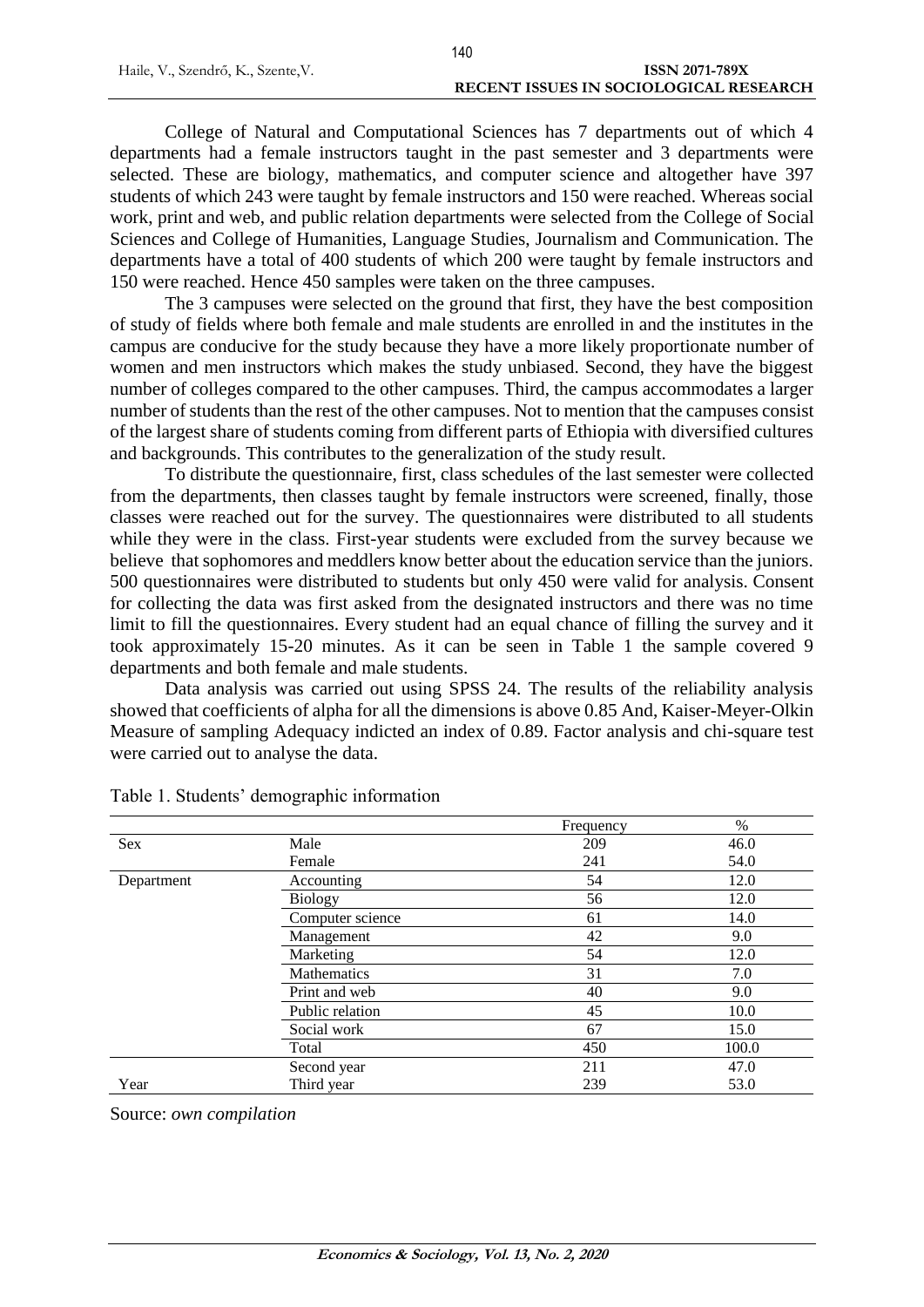## **3. Results and discussion**

### *3.1. Students expectation scores*

The expectations score were compared between female and male instructors. However, no significant difference was seen between the two genders. This implies that students' expectation does not vary across the gender of the instructor over the five dimensions of service quality. As indicated in Table 2, a higher expectation score was observed on "assurance" while "empathy" accounted for the lowest expectation score.

| <b>Statements</b>                                                  | Female instructors |      | Male instructors |           |
|--------------------------------------------------------------------|--------------------|------|------------------|-----------|
|                                                                    | Mean               | SD.  | Mean             | <b>SD</b> |
|                                                                    | (E)                |      | (E)              |           |
| <b>Tangibles</b>                                                   |                    |      |                  |           |
| The instructor's reparation of up to date handouts                 | 4.26               | 0.90 | 4.22             | 0.93      |
| The instructor's use of visually appealing physical facilities     | 3.87               | 1.00 | 4.12             | 0.84      |
| The instructor's use of visually appealing teaching materials      | 4.08               | 0.85 | 4.17             | 0.99      |
| The instructor's professional apperance                            | 4.16               | 0.90 | 4.17             | 0.90      |
| <b>Total</b>                                                       | 16.37              |      | 16.68            |           |
| <b>Reliability</b>                                                 |                    |      |                  |           |
| The instructor's interest in solving your problem related to the   | 4.11               | 1.00 | 3.94             | 1.05      |
| class                                                              |                    |      |                  |           |
| The instructor's interest in solving your general problems         | 3.49               | 1.36 | 3.60             | 1.21      |
| outside the class                                                  |                    |      |                  |           |
| The instructor's willingness to provide services as promised       | 4.03               | 1.02 | 3.97             | 1.06      |
| The instructor's ability to get things right the first time        | 3.95               | 0.90 | 3.91             | 1.00      |
| The instructor's ability to maintain error free records and grades | 4.11               | 1.04 | 3.91             | 1.10      |
| <b>Total</b>                                                       | 19.69              |      | 19.33            |           |
| <b>Responsiveness</b>                                              |                    |      |                  |           |
| The instructor's accuracy of informing you when class and          | 4.18               | 1.00 | 4.30             | 0.81      |
| exams will be carried                                              |                    |      |                  |           |
| The instructor's dedication to finish the course on time           | 4.33               | 0.80 | 4.19             | 0.91      |
| The instructor's attention to respond to your requests             | 4.04               | 0.90 | 3.91             | 0.95      |
| The instructor's honesty in giving fair grade and non              | 4.18               | 1.10 | 4.32             | 0.91      |
| discriminating                                                     |                    |      |                  |           |
| <b>Total</b>                                                       | 16.73              |      | 16.72            |           |
| <b>Assurance</b>                                                   |                    |      |                  |           |
| The comfort you feel in approaching the instructor                 | 3.96               | 1.07 | 3.96             | 0.99      |
| The instructor's ability to build confidence in your performance   | 3.80               | 1.17 | 3.86             | 1.04      |
| The instructor's politeness to you                                 | 3.93               | 1.00 | 3.96             | 0.98      |
| The instructor's encouragement of student expression               | 4.13               | 0.91 | 4.04             | 0.88      |
| The instructor's knowledge to teach the subject                    | 4.40               | 0.84 | 4.20             | 0.96      |
| <b>Total</b>                                                       | 20.22              |      | 20.02            |           |
| <b>Empathy</b>                                                     |                    |      |                  |           |
| The convenience of the instructor's office hours                   | 4.08               | 0.99 | 4.08             | 0.91      |
| The individual attention you receive from your instructor          | 3.77               | 1.00 | 3.77             | 1.01      |
| The instructor's having your best interests at heart               | 3.64               | 1.08 | 3.82             | 1.02      |
| The ability of the instructor to understand your specific need     | 3.75               | 1.21 | 3.78             | 1.00      |
| <b>Total</b>                                                       | 15.75              |      | 15.45            |           |

|  | Table 2. Expectations scores |
|--|------------------------------|
|--|------------------------------|

Source: *own compilation. Note:* "E" represents expectation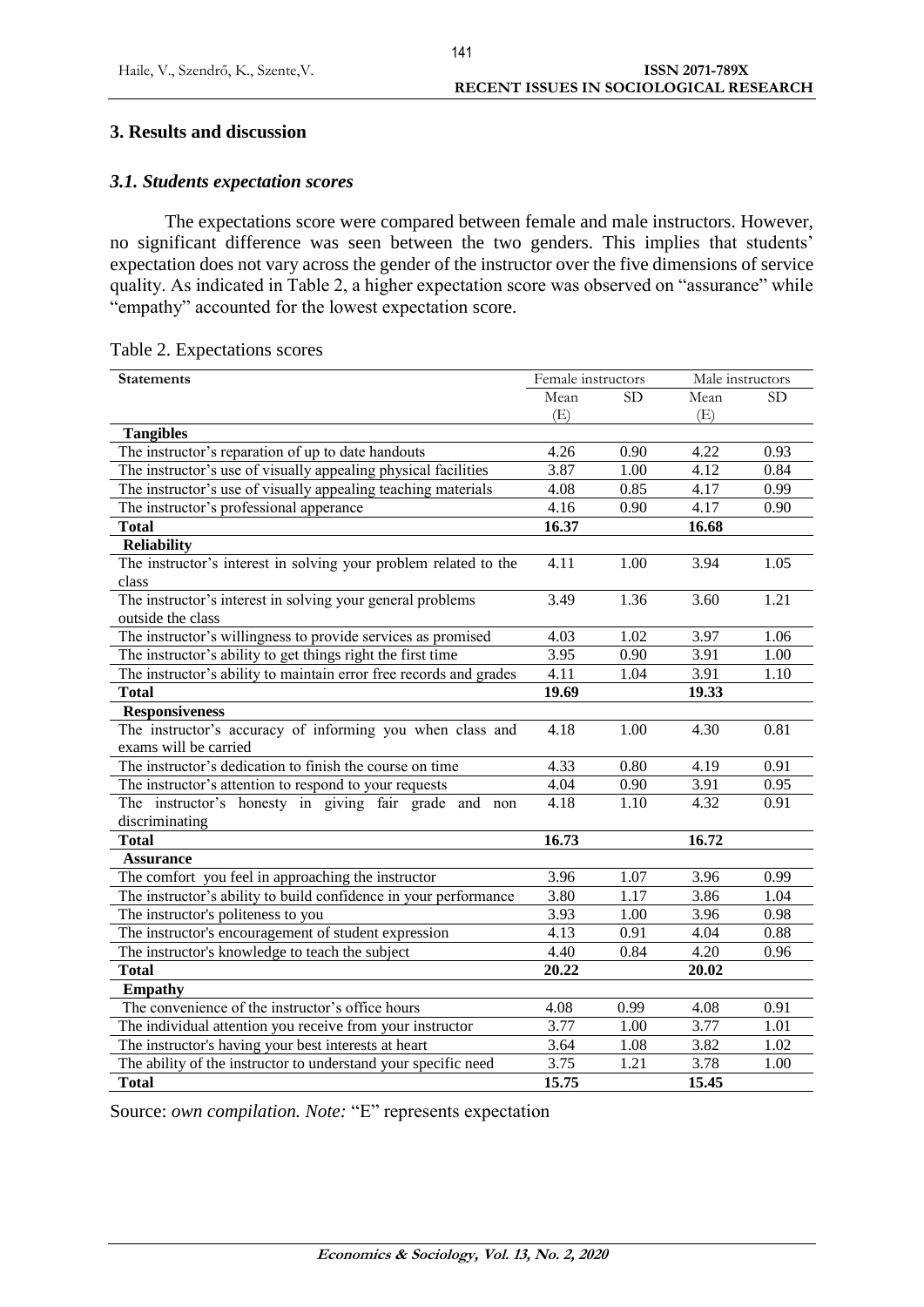## *Factor analysis*

The total data fit into 5 components and all variables above 0.40 were maintained. The decision to include a variable in a factor was based on factor loadings greater than ±0.3(Hair et al., 1995).The extracted components of the data explained nearly 61% of the variability in the original 22 variables. The rotated component matrix as shown in Table 3 indicated a very arbitrary grouping of the variables. Many of the items loaded on several components making the variable loading difficult to interpret. Thus, the result did not support the five-dimension SERVQUAL model proposed by Parasuraman et al. (1988).

| Table 3. Rotated component matrix for female and male instructors |  |  |
|-------------------------------------------------------------------|--|--|

| <b>Statements</b><br>Component<br>$\overline{2}$<br>3<br>4<br>.840<br>Your expectation about the ability of the instructor to understand<br>your specific need<br>Your expectation about the instructor's having your best interests<br>.771<br>.761<br>Your expectation about the individual attention you receive from<br>your instructor<br>Your expectation about the instructor's ability to build confidence<br>.560<br>in your class performance<br>Your expectation about the convenience of the instructor's office<br>.519<br>hours<br>Your expectation about the instructor's politeness to you<br>.518<br>Your expectation about the comfort you feel in approaching the<br>.451<br>instructor with concerns<br>.775<br>Your expectation about the instructor's knowledge to teach the | 5    |
|----------------------------------------------------------------------------------------------------------------------------------------------------------------------------------------------------------------------------------------------------------------------------------------------------------------------------------------------------------------------------------------------------------------------------------------------------------------------------------------------------------------------------------------------------------------------------------------------------------------------------------------------------------------------------------------------------------------------------------------------------------------------------------------------------|------|
|                                                                                                                                                                                                                                                                                                                                                                                                                                                                                                                                                                                                                                                                                                                                                                                                    |      |
|                                                                                                                                                                                                                                                                                                                                                                                                                                                                                                                                                                                                                                                                                                                                                                                                    |      |
|                                                                                                                                                                                                                                                                                                                                                                                                                                                                                                                                                                                                                                                                                                                                                                                                    |      |
|                                                                                                                                                                                                                                                                                                                                                                                                                                                                                                                                                                                                                                                                                                                                                                                                    |      |
|                                                                                                                                                                                                                                                                                                                                                                                                                                                                                                                                                                                                                                                                                                                                                                                                    |      |
|                                                                                                                                                                                                                                                                                                                                                                                                                                                                                                                                                                                                                                                                                                                                                                                                    |      |
|                                                                                                                                                                                                                                                                                                                                                                                                                                                                                                                                                                                                                                                                                                                                                                                                    |      |
|                                                                                                                                                                                                                                                                                                                                                                                                                                                                                                                                                                                                                                                                                                                                                                                                    |      |
|                                                                                                                                                                                                                                                                                                                                                                                                                                                                                                                                                                                                                                                                                                                                                                                                    |      |
|                                                                                                                                                                                                                                                                                                                                                                                                                                                                                                                                                                                                                                                                                                                                                                                                    |      |
| subject<br>Your expectation about the instructor's encouragement of student<br>.731<br>expression                                                                                                                                                                                                                                                                                                                                                                                                                                                                                                                                                                                                                                                                                                  |      |
| Your expectation about the instructor's dedication to finish the<br>.524<br>course on time                                                                                                                                                                                                                                                                                                                                                                                                                                                                                                                                                                                                                                                                                                         |      |
| Your expectation about the instructors honesty in giving fair<br>.493<br>grade and not discriminating students                                                                                                                                                                                                                                                                                                                                                                                                                                                                                                                                                                                                                                                                                     |      |
| Your expectation about the Instructor's attention to respond to<br>.440<br>your requests all the time you needed                                                                                                                                                                                                                                                                                                                                                                                                                                                                                                                                                                                                                                                                                   |      |
| Your expectation about the instructor's provision of well-<br>.817<br>organized and informative handouts                                                                                                                                                                                                                                                                                                                                                                                                                                                                                                                                                                                                                                                                                           |      |
| Your expectation about-the instructor's preparation of up to date<br>.764<br>handouts                                                                                                                                                                                                                                                                                                                                                                                                                                                                                                                                                                                                                                                                                                              |      |
| Your expectation about the instructor's professional appearance<br>.520<br>and dressing                                                                                                                                                                                                                                                                                                                                                                                                                                                                                                                                                                                                                                                                                                            |      |
| Your expectation about the instructor's willingness to provide<br>.506                                                                                                                                                                                                                                                                                                                                                                                                                                                                                                                                                                                                                                                                                                                             |      |
| services at time promised to do so<br>Your expectation about the accuracy of the instructor to<br>.683                                                                                                                                                                                                                                                                                                                                                                                                                                                                                                                                                                                                                                                                                             |      |
| maintaining error free records and grades                                                                                                                                                                                                                                                                                                                                                                                                                                                                                                                                                                                                                                                                                                                                                          |      |
| Your expectation about the instructor's ability to get things right<br>.617<br>the first time not causing rework                                                                                                                                                                                                                                                                                                                                                                                                                                                                                                                                                                                                                                                                                   |      |
| Your expectation about the instructor's interest in solving your<br>.613<br>general problems outside the class                                                                                                                                                                                                                                                                                                                                                                                                                                                                                                                                                                                                                                                                                     |      |
| Your expectation about the instructor's interest in solving your<br>.497                                                                                                                                                                                                                                                                                                                                                                                                                                                                                                                                                                                                                                                                                                                           |      |
| problem related to the class                                                                                                                                                                                                                                                                                                                                                                                                                                                                                                                                                                                                                                                                                                                                                                       |      |
| Your expectation about the instructor's use of visually attractive<br>.418<br>teaching materials                                                                                                                                                                                                                                                                                                                                                                                                                                                                                                                                                                                                                                                                                                   |      |
| Your expectation about the Instructor's accuracy in telling you                                                                                                                                                                                                                                                                                                                                                                                                                                                                                                                                                                                                                                                                                                                                    | .780 |
| exactly when class and exams will be carried                                                                                                                                                                                                                                                                                                                                                                                                                                                                                                                                                                                                                                                                                                                                                       |      |

Source: *own compilation*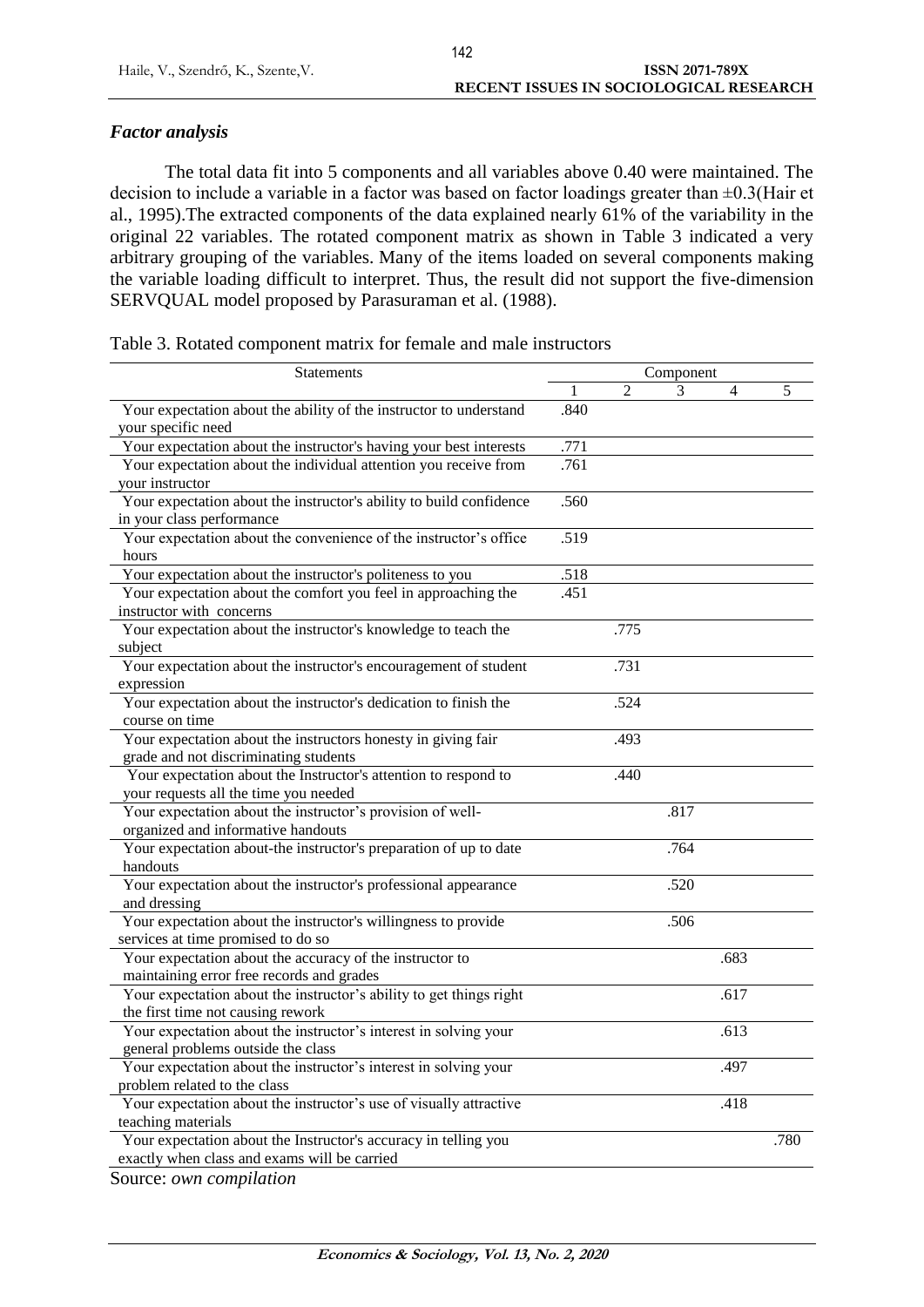### *3.2. Students stereotypes*

Chi-Square test was used to analyze if there exists a significant relationship between the instructor's gender and student's expectations, and a significant relationship was indicated ( $p <$ 0.05). The detail of the whole analysis is as follows.

### *3.2.1. Students' expectation of the instructors' gender*

When a majority of students think of an instructor "a male figure" pops up in their mind. Many of the students (62%) think that instructors are males. Students who think instructor as female and both genders are 11% and 24%, respectively, whereas the rest 3% are indifferent (Table 4).

| Expectation of service<br>quality |        |        |      | Gender of the instructor | Chi-Square | P-value |      |       |            |
|-----------------------------------|--------|--------|------|--------------------------|------------|---------|------|-------|------------|
|                                   |        | Female |      | Male                     |            |         |      | Total |            |
|                                   |        | N      | $\%$ | N                        | %          | N       | %    |       |            |
| Which gender                      | Male   | 132    | 60.0 | 141                      | 64.0       | 273     | 62.0 |       |            |
| pops up in your                   | Female | 35     | 16.0 | 12                       | 6.0        | 47      | 11.0 | 13.14 | $0.004$ ** |
| mind first when                   | None   | 8      | 4.0  | h                        | 3.0        | 14      | 3.0  |       |            |
| you think of an<br>instructor?    | Both   | 48     | 22.0 | 60                       | 27.0       | 108     | 24.0 |       |            |

Table 4. Students' expectation of the instructors' gender

Source: *own compilation.* \*\* indicates significance level at  $0.05$ 

The finding shows a significant relationship between the instructors' gender and students' expectation about instructors' gender ( $P = 0.001$ ). Students' gender didn't matter in attributing instructors as male. Regardless of their gender, most of the students had the thought of men when they think of instructors. Female students accounted 54% compared to 46% of male students. This shows that the conceptualization of male as an instructor than a female is not associated with the gender of the students. It is rather a widely spread idea and accepted by the general population.

The gender-based stereotype of students could be because of the low female literacy rate in Ethiopia. According to the World Bank (n.d), Ethiopian female literacy of aged 15-24 was 47% compared to 63 % of males the same age. Educational attainment of the female population who aged 25 and above who completed a bachelor's degree or equivalent was 0.4% while the male population of the same age accounted for 2.0%. Because of the educational gender gap, a male is more regarded as an instructor than a female. Globally, women are often assumed to have less academic rank than men (Carson, 2001). Miller and Chamberlin (2000) revealed gender disparities in the attribution students give to female and male faculty members. Despite the position held by male and female faculty members, students attributed the Ph.D. achievement to a man, even to the male graduate instructor. Whereas, students were less likely to attribute a Ph.D. to the woman even to a full professor. The authors believe that such misattribution of students is associated with the imputed statuses "teacher for women", and "professor for men". Female instructors have reported that students call them "Ms." rather than "Dr" while their male colleagues become "Prof." rather than "Mr" even when it is their proper title (Carson, 2001).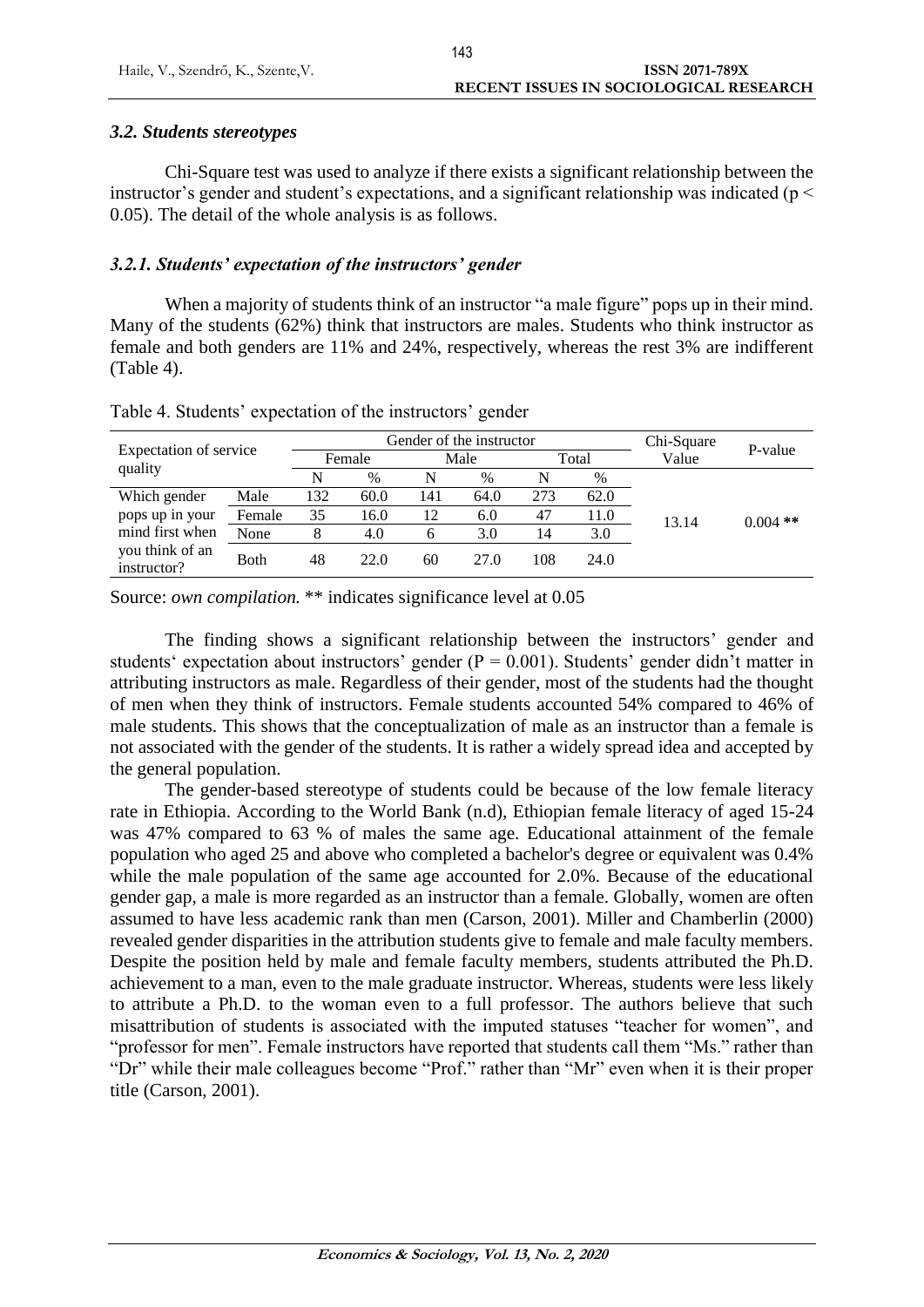### *3.2.2. Students' expectation of service quality from female and male instructors*

The service quality that students expect from female instructor is significantly lower than what they would expect from a male instructor. Only 27% of students expect a very good service from female instructors compared to 59% of the male instructors (Table 5 and 6). The relationship between the instructors' gender and students' expectation of service quality is significant  $(P < 0.001)$  such that women instructors are rated lower than men instructors. There was no significant difference between male and female students in rating female instructors. However, female students rated male instructors higher than male students ( $P = 0.007$ ) showing a significant difference between the genders.

Different researches have also come up with similar findings. Boring (2017) and MacNell et al. (2015) argued that students give lower scores to women than men for the same level of teaching effectiveness. Arbuckle and Williams (2003) also found that students hold a strong gender stereotype against women favoring male faculty members.

| Expectation of service |              |        |      | Gender of the instructor |    | P-value |    |       |            |
|------------------------|--------------|--------|------|--------------------------|----|---------|----|-------|------------|
|                        |              | Female |      | Male                     |    |         |    | Total |            |
| quality                |              | N      | $\%$ | N                        | %  | N       | %  |       |            |
| What kind of           | Very<br>good | 46     | 21   | 73                       | 33 | 119     | 27 |       |            |
| service do you         | Good         | 74     | 33   | 87                       | 40 | 161     | 36 | 33.87 | $<0.001**$ |
| expect from            | Average      | 41     | 19   | 46                       | 21 | 87      | 20 |       |            |
| female                 | Poor         | 34     | 15   | 8                        | 3  | 42      | 9  |       |            |
| instructors?           | Very<br>poor | 27     | 12   | 8                        | 3  | 35      | 8  |       |            |

Table 5. Students' expectation of service quality from female instructors

Source: *own compilation*. \*\* indicates significance level at 0.05

| Expectation of service<br>quality                                     |              |                |        | Gender of the instructor | Chi-Square | P-value |                |       |            |  |
|-----------------------------------------------------------------------|--------------|----------------|--------|--------------------------|------------|---------|----------------|-------|------------|--|
|                                                                       |              |                | Female | Male                     |            | Total   |                |       |            |  |
|                                                                       |              | N              | $\%$   | N                        | %          | N       | $\%$           |       |            |  |
| What kind of<br>service do you<br>expect from<br>male<br>instructors? | Very<br>good | 106            | 48     | 154                      | 69         | 260     | 59             |       |            |  |
|                                                                       | Good         | 79             | 36     | 53                       | 24         | 132     | 30             | 24.79 | $<0.001**$ |  |
|                                                                       | Average      | 30             | 13     | 11                       | 5.0        | 41      | 9              |       |            |  |
|                                                                       | Poor         | 6              | 3.0    | 3                        | 1.4        | 9       | $\overline{2}$ |       |            |  |
|                                                                       | Very<br>poor | $\overline{0}$ | 0.0    |                          | 0.6        |         | $\theta$       |       |            |  |

Table 6. Students' expectation of service quality from male instructors

Source: *own compilation.* \*\* indicates significance level at 0.05

Further, the experimental study of Goldberg (1968) revealed that college students showed gender bias, attributing more positive evaluations to a male-authored article even when the journal article varied only in terms of its author's sex. In a similar experiment, Noel and Allen (1976) asked students to rate the quality of writing in essays. The study found that both male and female students rated the essays as being lower quality if they believed the author was female.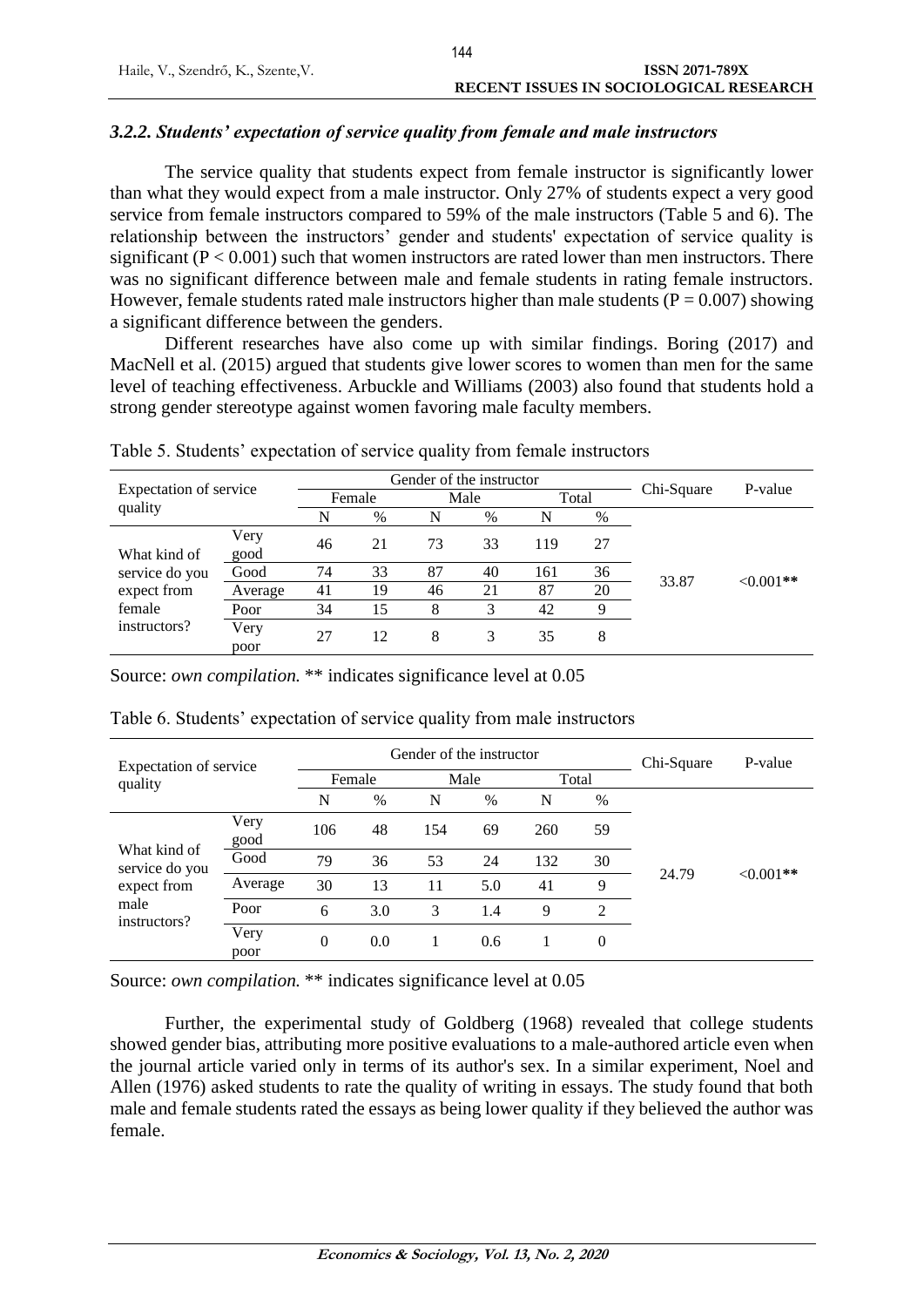### *3.2.3. Students' preference for the instructors' gender*

The male instructor was preferred compared to the female by most of the students (Table 7), 56% preference for male vs. 17% preference for female. A significant relationship was found between the students' preference and the gender of the instructor  $(P = 0.001)$ . Gender affects students' preferences where students prefer male traits over female traits for instructors (Bennett 1982; Burns-Glober and Veith, 1995).

| Preference of the<br>instructors' gender |               |        |      | Gender of the instructor | Chi-Square | P-value |    |       |            |
|------------------------------------------|---------------|--------|------|--------------------------|------------|---------|----|-------|------------|
|                                          |               | Female |      | Male                     |            |         |    | Total |            |
|                                          |               | N      | $\%$ |                          | $\%$       | N       | %  |       |            |
| Which gender                             | Male          | 103    | 47   | 143                      | 64         | 246     | 56 |       |            |
| would you                                | Female        | 47     | 21   | 28                       | 13         |         |    | 14.59 | $0.001$ ** |
| prefer as your<br>instructor?            | Don't<br>mind | 71     | 32   | 51                       | 23         | 122     |    |       |            |

Table 7. Students' preference of the instructors' gender

Source: *own compilation.* \*\* indicates significance level at 0.05

The students' gender didn't contribute to a significance difference in the preference of the instructors' gender. Both male and female students preferred male instructors than female instructors. In an experiment conducted on college students to evaluate their preference for the gender of the instructors, it was found that students showed preference for male candidates. In the experiment, students were given a hypothetical applicant's name - Sam, Sarah, and Dr. Lawson for a faculty teaching position and stronger gender bias were shown against the female applicant (Burns-Glover and Veith, 1995). Such apparent gender bias could be the result of men's dominance in a lecturing job which makes women seem out of place (Siskind and Kearns, 1997). Seeing such a difference in Ethiopian students' preference for the instructors' gender might not be a big surprise for a country where women academics are outnumbered by their men counterparts and has a minimal gender parity but not in such a significant difference.

### **Conclusion**

This study aimed to shade insight about students' expectation and gender stereotype across the gender of the instructor and suggest ways to overcome the causes of the gender disparity. Consequently, the findings of this study revealed that when students were asked about their expectations related to the five dimensions of service quality, they showed no significant difference in their expectations towards female and male instructors. However, when they were asked about their general expectation on the performance of female and male instructors, the students' expectation of female instructors' performance was significantly lower than their counterparts. This implies that the students seem to be prejudiced against women. From the overlap of their expectations, it can be understood that the students' rational evaluations were taken over by emotional evaluation when they were asked general questions about their expectation of female and male instructors performance. Such kind of biased attitudes against women might be caused because women hold a lower position in Ethiopian society.The evidence provided in this study could alert higher education management to how extent that gender stereotypes exist against women instructors. It is also a wake-up call for governmental bodies, policymakers, and politicians to work on closing the gender gap in education and employment. All responsible bodies have to be involved to take a radical step for accepting women instructors and support them in their professional works. More women instructors should be encouraged in higher education jobs and universities are advised to have a gender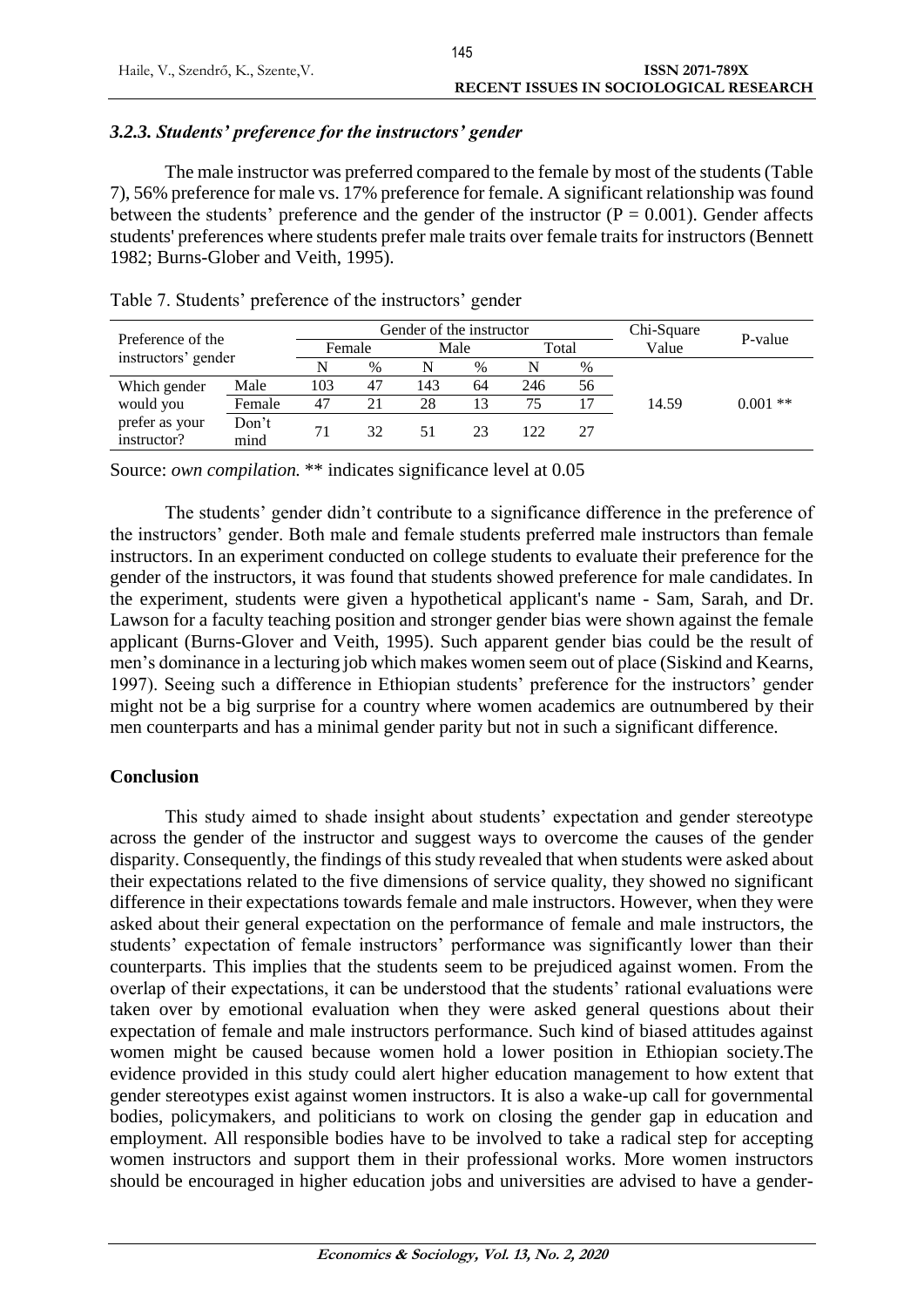balanced workplace. Awareness should be raised on gender equality not only in higher education but in all service sectors. Unless gender equality is achieved, gender gaps could not be closed in service quality. The current Ethiopian political situation where more women are welcomed to leadership and management could be a good opportunity to achieve this goal. Bringing more women to higher positions and empowering them could eventually change the misconception on the performance of women. When women are given the opportunity to lead, they can prove to the society that they can do better. The society could finally put trust in women's ability to perform when they witness their accomplishments.

### **Acknowledgment**

We are grateful to Kaposvár University, EFOP-3.6.1-16-2016-00007 project for supporting this study.

### **References**

- Africa check (2014). How many professors are there in South Africa? Retrieved November 25, 2019, from<https://africacheck.org/reports/how-many-professors-are-there-in-sa/>
- [All India Survey on Higher Education](http://aishe.nic.in/aishe/reports) 2015-16.Retrieved November 25, 2019, from <http://aishe.nic.in/aishe/reports>
- Anouka, E., Franz, W., Fetenu, B., Lenesil, A., & Mahlet, M. (2015). Female faculty and leadership: Affirmative action and gender equality in 13 universities in Ethiopia. *1*(1), 1- 16.
- Anselmi, D.L., & Law, A.L (1998). Questions of gender, perspectives and paradoxes. Estados unidos de America: Editorial McGraw-Hill.
- Arbuckle, J., & Williams, B.D. (2003). Students' Perceptions of Expressiveness: Age and Gender Effects on Teacher Evaluations. *Sex Roles: A Journal of Research*, *49*(9-10), 507- 516.doi:10.1023/A:1025832707002
- Aronson, E., Wilson, T.D., Akert, R.M., &Sommers, S.R. (2015). Social Psychology (9thEdition). London: Pearson Education
- Ashmore, R.D., Del Boca, F.K. (1979). Sex Stereotypes and Implicit Personality Theory: Toward a Cognitive-Social Psychological Conceptualization. *Sex Roles* 5 (2), 219–248. doi:10.1007/BF00287932
- Australian Government, Department of Education and Training (2016). *[Selected Higher](https://docs.education.gov.au/node/42371)  [Education Statistics Staff Data.](https://docs.education.gov.au/node/42371)* Retrieved November 25, 2019, from [https:// docs.](https://docs.education.gov.au/node/42371)  [education.gov.au/node/42371](https://docs.education.gov.au/node/42371)
- Bennett, S.K. (1982). Student perceptions of and expectations for male and female instructors: Evidence relating to the question of gender bias in teaching evaluation. *Journal of Educational Psychology, 74*(2), 170–179. doi:10.1037/0022-0663.74.2.170
- Bem, S.L. (1981). Gender schema theory: A cognitive account of sex typing. *Psychological Review*, 88(4), 354-364. doi:10.1037/0033-295X.88.4.354
- Boring, A. (2017). Gender biases in student evaluations of teaching. *Journal of Public Economics*, 145, 27–41.doi: 10.1016/j.jpubeco.2016.11.006
- Burns-Glover, A. & Veith, D. (1995). Revising Gender and Teaching Evaluations: Sex Still Makes a Difference. *Journal of Social Behavior and Personality*, 10(6), 69-80.
- Burgess, D., & Borgida, E. (1999). Who women are, who women should be: Descriptive and prescriptive gender stereotyping in sex discrimination. *Psychology, Public Policy, and Law, 5*(3), 665–692. doi:10.1037/1076-8971.5.3.665
- Carson, L. (2001). Gender relations in higher education: Exploring Instructors' perceptions of student evaluations of teaching. *Research Papers in Education*, *16*(4), 337–358. doi: 10.1080/02671520152731990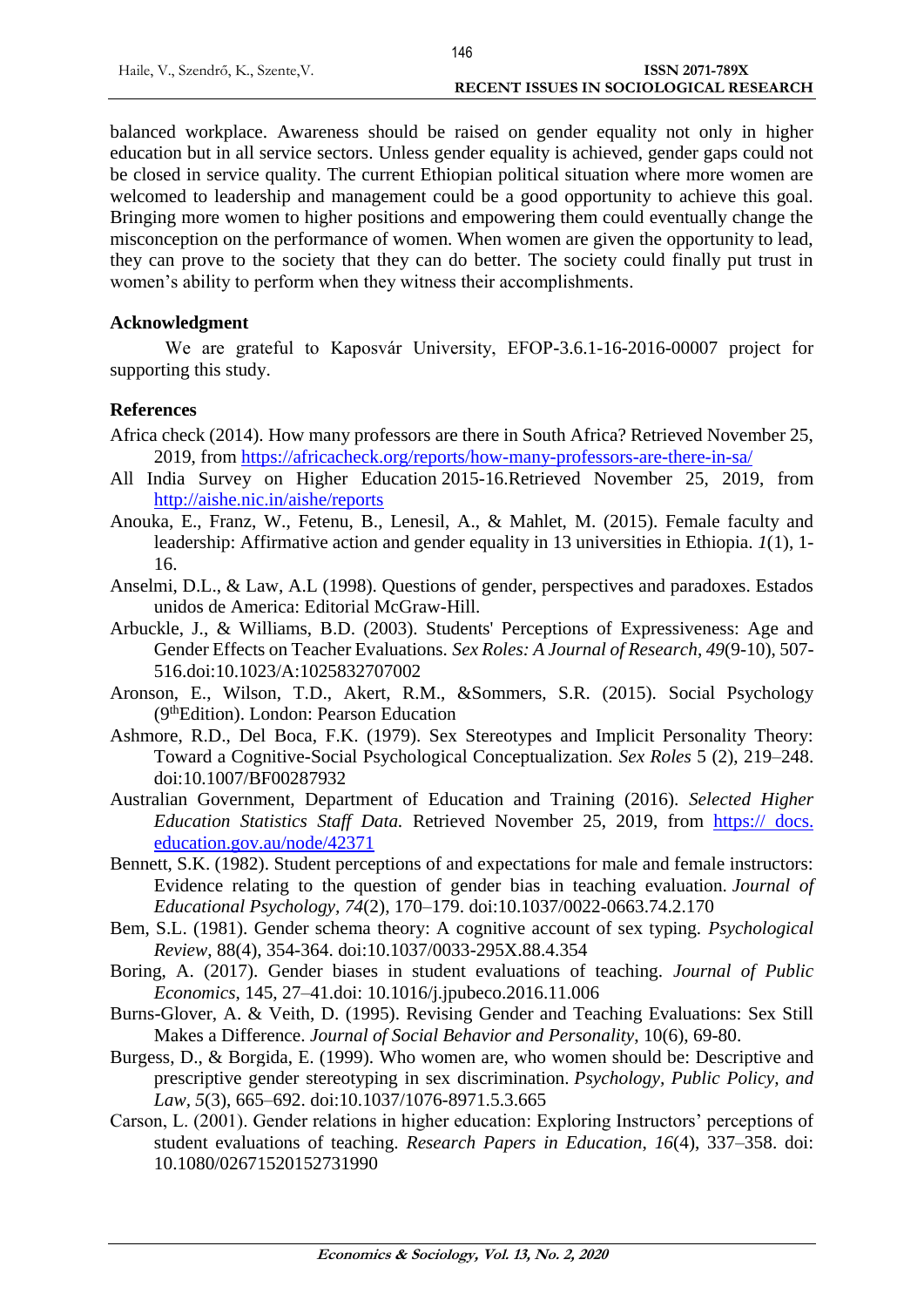- Chamberlin, M.S., & Hickey, J.S. (2001). Student evaluations of faculty performance: The role of gender expectations in differential evaluations. *Educational Research Quarterly*,  $25(2)$ ,  $3-14$ .
- Cronin, J.J., & Taylor, S.A. (1992). Measuring Service Quality: A Reexamination and Extension. *Journal of Marketing*, 56(3), 55-68*.* doi: 10.2307/1252296
- Dalmia, S., Giedeman, D.C., Klein, H.A., & Levenburg, N.M. (2005). Women in academia: An analysis of their expectations, performance and pay. *Forum on Public Policy*, 1(2), 160–177.
- Directorate-General for Research and Innovation. (2015). *She Figures.* Retrieved November 25, 2019, from. doi: 10.2777/744106.
- Eagly, A.H. (2003). The rise of female leaders. *Zeitschrift für Sozialpsychologie*, 34(3), 123– 132. doi: 10.1024//0044-3514.34.3.123
- Firdaus, A. (2006). The development of HEdPERF: a new measuring instrument of service quality for the higher education sector. *International Journal of Consumer Studies*, 30(6), 569–581. doi: 10.1111/j.1470-6431.2005.00480.x
- Gender Equality Bureau Cabinet Office. "Women and Men in Japan 2017". Retrieved November 26, 2019, from http://www.gender. go.jp/english\_ contents/pr\_act /pub/ pamphlet/women-and-men17/index.html
- Global Gender gap report. Retrieved December 1, 2019 from http:// www3. weforum. Org /docs/WEF\_GGGR\_2018.pdf.
- Goldberg, P. (1968). Are women prejudiced against women?. *Trans-action, 5*, 28–30. doi:10.1007/BF03180445
- Hair J.F., Black W.C., Babin B.J., Anderson R.E., &Tatham R.L. (2006). Multivariate data analysis 6th Edition. Pearson Prentice Hall: New Jersey.
- Heilman, M.E. (2001). Description and prescription: How gender stereotypes prevent Women's ascent up the organizational ladder. *Journal of social issues*, 57(4), 657–674. doi:10.1111/0022-4537.00234
- Johnson, V.E. (2003). Grade inflation: A crisis in college education. New York, NY: Springer.
- Koenig, A.M. (2018). Comparing Prescriptive and Descriptive Gender Stereotypes about Children, Adults, and the Elderly. *Frontiers in Psychology*, 9 June. doi:10.3389/fpsyg.2018.01086
- MacNell, L., Driscoll, A., & Hunt, A.N. (2015). What's in a Name: Exposing Gender Bias in Student Ratings of Teaching. *Innovative Higher Education,* 40(4), 291–303. doi:10.1007/s10755-014-9313-4
- Martilla, J. & James, J. (1977). Importance‑Performance analysis. *The Journal of Marketing*, 41(1), 77–79. doi:10.2307/1250495
- Miller, J., & Chamberlin, M. (2000). Women Are Teachers, Men Are Professors: A Study of Student Perceptions. *Teaching Sociology*, 28(4), 283-298*.* doi: 10.2307/1318580
- Morris, L.V. (2011). Women in higher education: Access, success, and the future. *Innovative Higher Education*, 36, 145–147.doi:10.1007/s10755-011-9184-x
- National Center for Education Statistics, IPEDS Data Center, "Full-Time Instructional Staff, by Faculty and Tenure Status, Academic Rank, Race/Ethnicity, and Gender (Degree-Granting Institutions): Retrieved November 25, 2019, *from* [https://nces.ed.gov/ipeds/use](https://nces.ed.gov/ipeds/use-the-data)[the-data](https://nces.ed.gov/ipeds/use-the-data)
- Noel, R.C. &Allen, M.J. (1976). Sex and ethnic bias in the evaluation of student editorials. *Journal of Psychology*, 94, 53-58.
- Oakes, P.J., Haslam, S.A. & Turner, J.C. (1994). Stereotyping and Social Reality. Mass: Blackwell.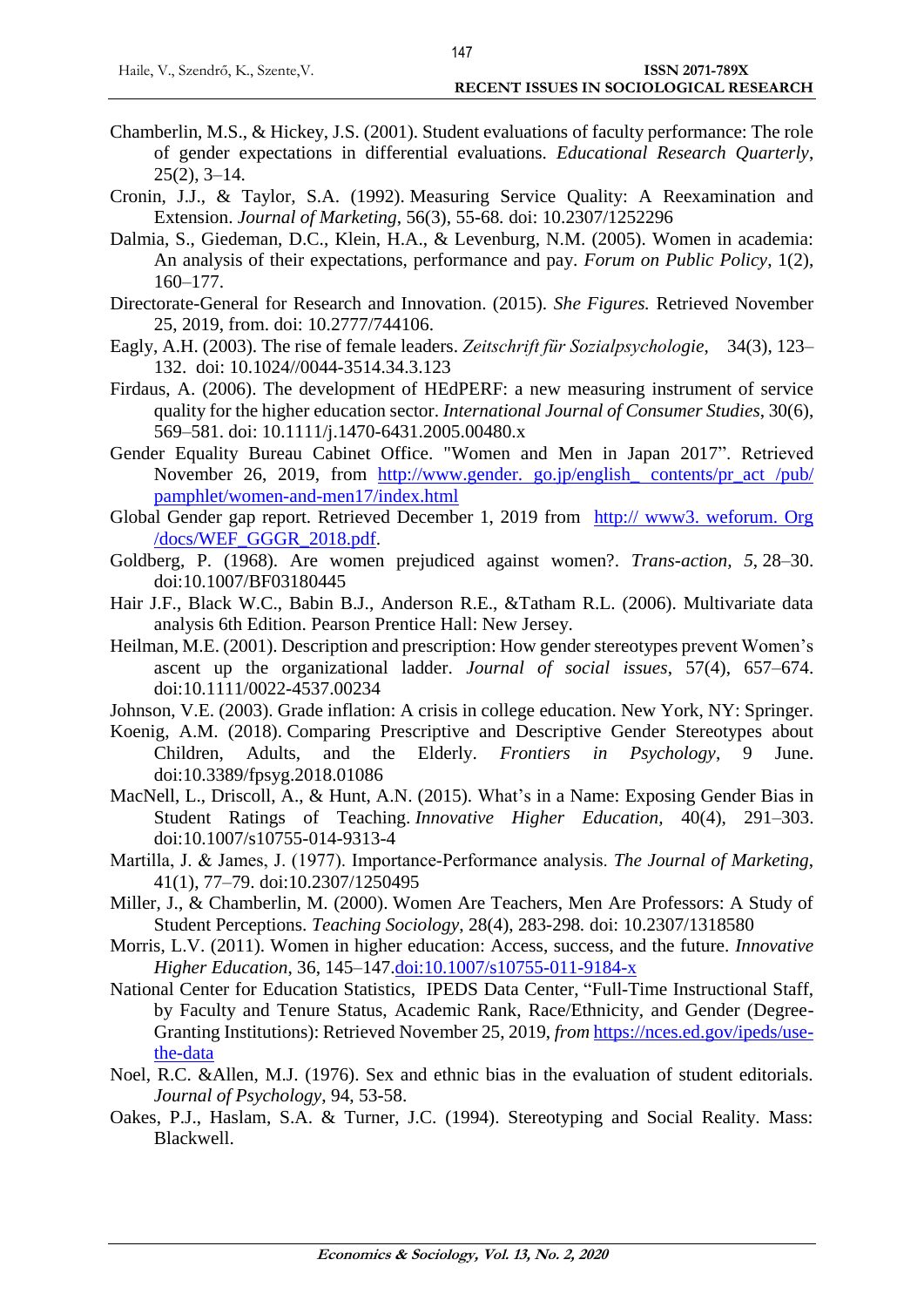- Parasuraman, A., Zeithaml, V. A., & Berry, L. L. (1988). SERVQUAL: A multiple-itemscale for measuring consumer perceptions of service quality. *Journal of Retailing,* 64(1), 12- 40.
- Risman, B.J. (2004). Gender as a social structure: Theory wrestling with activism. *Gender & Society*, 18(4), 429–450.
- Siskind, T.G., Kearns, S.P. Gender Bias in the Evaluation of Female Faculty at the Citadel: A Qualitative Analysis. Sex Roles 37, 495–525 (1997). doi: 10.1023/A:1025654802075
- Sprague, J., & Massoni, K. (2005). Student evaluations and gendered expectations: What we can't count can hurt us. *Sex Roles: A journal of Research,* 53(11-12), 779–793. doi: 10.1007/s11199-005-8292-4
- Statistics Canada (2017). "Number and Salaries of Full-Time Teaching Staff at Canadian Universities," Retrieved November 25, 2019, from https://www150.statcan. gc.ca /n1 /daily-quotidien/170425/dq170425b-eng.htm
- Teas, R.K. (1993). Expectations, performance evaluation and consumers perception of quality. *Journal of Marketing*, 57(4), 18-34. doi: 10.2307/1252216.
- The world view (2018). Gender parities in Ethiopia realities and hopes. Retrieved November 27, 2019 from [https://www.insidehighered.com/blogs/world-view/gender-parity](https://www.insidehighered.com/blogs/world-view/gender-parity-%20ethiopia-realities-and-hopes)[ethiopia-realities-and-hopes](https://www.insidehighered.com/blogs/world-view/gender-parity-%20ethiopia-realities-and-hopes)
- The World Bank. Retrieved September 25, 2019, from [https://datacatalog.worldbank.org/](https://datacatalog.worldbank.org/%20dataset/gender-statistics)  [dataset/gender-statistics](https://datacatalog.worldbank.org/%20dataset/gender-statistics)
- UN women. Retrieved February 20, 2020 from https://www.unwomen.org /mdgf/B/ Ethiopia\_B.html.